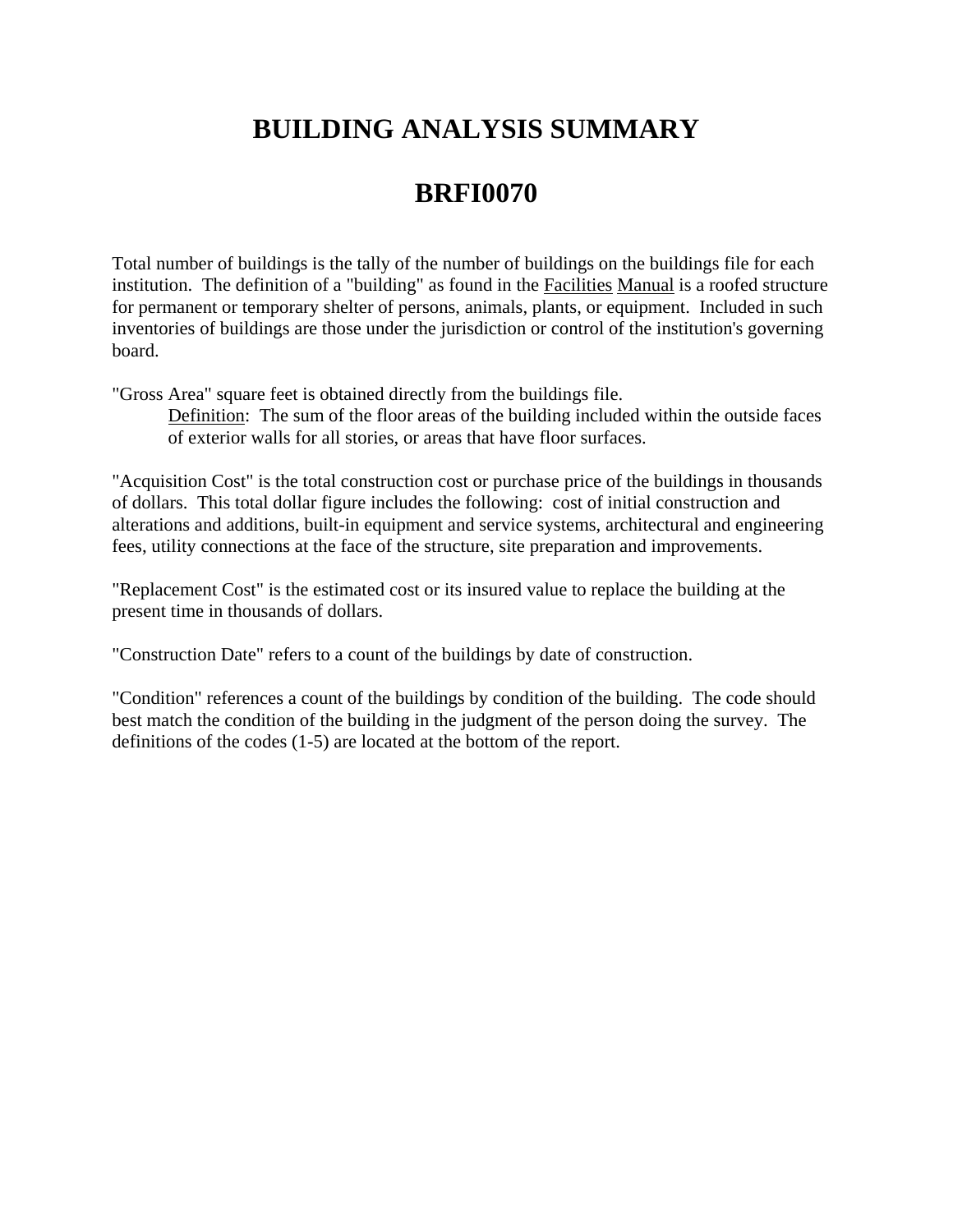## **TABLE 2 BUILDING ANALYSIS SUMMARY**

| <b>UNKNOWI PRE</b><br>3<br>5<br>BLDG.<br><b>AREA</b><br>COST<br>COST<br>1920<br>1940<br>1950<br>1960<br>1970<br>1980<br>$\mathbf{2}$<br><b>INSTITUTION</b><br>$\mathbf{1}$<br>4<br><b>PRESENT</b><br>(Sq. Ft.)<br>(0.000)<br>(0.00)<br>1920<br>1939<br>1949<br>1959<br>1969<br>1979<br>89,487<br>140,454<br>5<br>27<br>20<br>$\overline{2}$<br>43<br>59<br>8<br>3<br>27<br><b>Grambling State University</b><br>101<br>1,998,659<br>0<br>0<br>$\overline{4}$<br>4<br>17<br>28<br>37<br>Louisiana Tech University<br>155<br>3,267,742<br>93,799<br>228,778<br>$\overline{1}$<br>13<br>10<br>15<br>35<br>64<br>49<br>41<br>$\mathbf 0$<br>0<br>$\mathbf 0$<br>3<br>10<br>16<br>12<br><b>McNeese State University</b><br>77<br>1,751,953<br>59,936<br>123,260<br>0<br>$\overline{c}$<br>25<br>21<br>52<br>5<br>$\overline{7}$<br>$\overline{1}$<br>80<br>1,414,876<br>53,632<br>64,444<br>3<br>21<br>25<br>17<br>13<br>79<br>0<br>$\mathbf 0$<br>0<br><b>Nicholls State University</b><br>0<br>0<br>1<br>$\overline{1}$<br>104,829<br>University of Louisiana in Monroe<br>132<br>2,453,967<br>236,740<br>27<br>0<br>6<br>5<br>$\overline{7}$<br>32<br>11<br>44<br>14<br>5<br>10<br>93<br>10<br>1,984,250<br>41,382<br>237,785<br>15<br>10<br>9<br>20<br>21<br>20<br>98<br>0<br>$\mathbf 0$<br>$\overline{1}$<br>Northwestern State University<br>99<br>0<br>$\overline{4}$<br>0<br>$\overline{2}$<br>5<br>9<br>5<br>Southeastern Louisiana University<br>102<br>2,799,420<br>171,483<br>258,429<br>3<br>10<br>8<br>23<br>43<br>59<br>17<br>19<br>$\mathbf 1$<br>25<br>25<br>5<br>274<br>$\overline{2}$<br>24<br>32<br>12<br>University of Louisiana in Lafayette<br>3,991,118<br>114,443<br>365,013<br>2<br>40<br>124<br>219<br>38<br>$\Omega$<br>$\overline{7}$<br>6<br>9<br>$\overline{7}$<br>$\overline{2}$<br>LSU at Alexandria<br>28<br>354,206<br>20,788<br>29,644<br>$\mathbf 0$<br>$\mathbf 0$<br>$\overline{1}$<br>9<br>5<br>8<br>$\overline{c}$<br>0<br>98<br>LSU A&M<br>40<br>58<br>18<br>36<br>170<br>351<br>62<br>58<br>5<br>5<br>481<br>11,074,349<br>553,622<br>784,836<br>61<br>0<br>660,649<br>34,549<br>47,045<br>$\mathbf 0$<br>$\mathbf 0$<br>$\overline{7}$<br>$\mathbf 0$<br>$\Omega$<br>$\mathbf 0$<br><b>LSU</b> in Shreveport<br>21<br>$\Omega$<br>0<br>$\mathbf 0$<br>10<br>21<br>0<br>$\overline{4}$<br>University of New Orleans<br>45<br>2,411,770<br>171,651<br>222,868<br>$\mathbf 0$<br>$\mathbf 0$<br>$\mathbf 0$<br>9<br>16<br>16<br>37<br>0<br>$\overline{2}$<br>2<br>0<br>$\overline{4}$<br>$\overline{4}$<br>37<br>32<br>13<br>8<br>115<br>4,211,312<br>1,096,592<br>232,631<br>0<br>6<br>14<br>3<br>13<br>11<br>31<br>61<br>$\overline{1}$<br>Southern University A&M<br>Southern University at New Orleans***<br>PUBLIC TWO YEAR INSTITUTIONS<br>LSU at Eunice<br>13<br>295,703<br>13,801<br>18,829<br>0<br>0<br>$\mathbf 0$<br>0<br>0<br>3<br>6<br>11<br>2<br>0<br>0<br>4<br>$\mathbf 0$<br>3<br>252,869<br>10,558<br>10,782<br>$\mathbf 0$<br>0<br>$\mathbf 0$<br>10<br>0<br>$\Omega$<br>0<br>Southern University at Shreveport<br>11<br>0<br>$\mathbf 0$<br>4<br>4<br>$\mathbf 1$<br>$\overline{2}$<br><b>Baton Rouge Community College</b><br>933,457<br>88,028<br>61,584<br>0<br>3<br>$\overline{2}$<br>12<br>17<br>$\mathbf 0$<br>0<br>19<br>$\mathbf{1}$<br>0<br>$\Omega$<br>$\Omega$<br>$\mathbf 1$<br>363,877<br>$\mathbf 0$<br>$\Omega$<br>$\mathbf 0$<br>10<br>$\mathbf 0$<br>$\mathbf 0$<br><b>Bossier Parish Community College</b><br>10<br>41,179<br>59,511<br>0<br>$\mathbf 0$<br>0<br>$\Omega$<br>10<br>0<br>$\Omega$<br>Delgado Community College<br>40<br>1,123,780<br>38,295<br>111,635<br>$\overline{2}$<br>$\overline{2}$<br>$\overline{2}$<br>9<br>10<br>13<br>15<br>$\overline{2}$<br>5<br>14<br>$\overline{1}$<br>$\overline{4}$<br>$\mathbf 1$<br>$\overline{7}$<br>$\overline{2}$<br>0<br>Nunez Community College<br>10<br>219,697<br>19,629<br>222,800<br>0<br>$\mathbf 0$<br>$\Omega$<br>0<br>$\mathbf 0$<br>$\Omega$<br>3<br>0<br>8<br>$\mathbf 0$<br><b>River Parishes Community College</b><br>$\overline{7}$<br>29,400<br>71,962<br>71,962<br>$\overline{2}$<br>0<br>$\mathbf 0$<br>$\mathbf 0$<br>5<br>5<br>0<br>$\overline{2}$<br>$\mathbf 0$<br>0<br>$\Omega$<br>0<br>0<br>2<br>3<br>2<br>South Louisiana Community College<br>6<br>163,581<br>11,001<br>25,940<br>$\mathbf 0$<br>0<br>$\mathbf 0$<br>$\Omega$<br>0<br>4<br>$\Omega$<br>0<br>0<br>$\mathbf 1$<br>Louisiana Delta Community College***<br>LTC - L. E. Fletcher<br>6<br>$\pmb{0}$<br>$\mathsf 0$<br>8<br>137,984<br>5,266<br>10,416<br>0<br>0<br>8<br>0<br>$\mathbf 0$<br>0<br>0<br>0<br>$\mathbf 1$<br>-1<br>3<br>$\overline{2}$<br>38<br>2<br>LTC - Sowela<br>594,975<br>6,243<br>$\mathbf 0$<br>$\Omega$<br>5<br>45<br>1<br>$\Omega$<br>0<br>48<br>9,163<br>0<br>0<br><b>LTC Campuses</b><br>LTC - Acadian<br>68,915<br>2,290<br>8,329<br>$\mathbf 0$<br>$\mathbf 0$<br>0<br>0<br>4<br>0<br>0<br>0<br>0<br>$\mathbf 0$<br>0<br>$\Omega$<br>4<br>4<br>2,388<br>LTC - Alexandria<br>13<br>92,895<br>8,304<br>$\mathbf 0$<br>$\mathbf 0$<br>$\mathbf 0$<br>$\mathbf 0$<br>3<br>6<br>13<br>$\mathbf 0$<br>0<br>0<br>0<br>4<br>$\Omega$<br>10<br>1,534<br>0<br>$\mathbf 0$<br>9<br>10<br>0<br>LTC - Ascension<br>39,640<br>1,656<br>0<br>0<br>0<br>0<br>0<br>$\Omega$<br>0<br>-1<br>LTC - Avoyelles<br>$\overline{7}$<br>40,577<br>1,914<br>6,120<br>$\mathbf 0$<br>2<br>3<br>$\overline{7}$<br>$\mathbf 0$<br>$\mathbf 0$<br>0<br>0<br>1<br>$\mathbf{1}$<br>0<br>0<br>$\Omega$<br>LTC - Bastrop<br>6<br>44,285<br>2,169<br>3<br>3<br>0<br>3,312<br>0<br>0<br>0<br>0<br>0<br>$\Omega$<br>6<br>0<br>0<br>$\Omega$<br>LTC - Baton Rouge<br>13<br>191,897<br>6,148<br>10,336<br>5<br>$\overline{7}$<br>12<br>0<br>0<br>0<br>0<br>1<br>$\mathbf 0$<br>0<br>0<br>$\Omega$<br>-1 |                                      | <b>TOTAL</b> | GROSS** | <b>ACQUISITION</b> | <b>REPLACEMENT</b> | <b>CONSTRUCTION DATE</b> |  |  |  |  |  |  |  |  | <b>CONDITION*</b> |  |  |  |  |
|----------------------------------------------------------------------------------------------------------------------------------------------------------------------------------------------------------------------------------------------------------------------------------------------------------------------------------------------------------------------------------------------------------------------------------------------------------------------------------------------------------------------------------------------------------------------------------------------------------------------------------------------------------------------------------------------------------------------------------------------------------------------------------------------------------------------------------------------------------------------------------------------------------------------------------------------------------------------------------------------------------------------------------------------------------------------------------------------------------------------------------------------------------------------------------------------------------------------------------------------------------------------------------------------------------------------------------------------------------------------------------------------------------------------------------------------------------------------------------------------------------------------------------------------------------------------------------------------------------------------------------------------------------------------------------------------------------------------------------------------------------------------------------------------------------------------------------------------------------------------------------------------------------------------------------------------------------------------------------------------------------------------------------------------------------------------------------------------------------------------------------------------------------------------------------------------------------------------------------------------------------------------------------------------------------------------------------------------------------------------------------------------------------------------------------------------------------------------------------------------------------------------------------------------------------------------------------------------------------------------------------------------------------------------------------------------------------------------------------------------------------------------------------------------------------------------------------------------------------------------------------------------------------------------------------------------------------------------------------------------------------------------------------------------------------------------------------------------------------------------------------------------------------------------------------------------------------------------------------------------------------------------------------------------------------------------------------------------------------------------------------------------------------------------------------------------------------------------------------------------------------------------------------------------------------------------------------------------------------------------------------------------------------------------------------------------------------------------------------------------------------------------------------------------------------------------------------------------------------------------------------------------------------------------------------------------------------------------------------------------------------------------------------------------------------------------------------------------------------------------------------------------------------------------------------------------------------------------------------------------------------------------------------------------------------------------------------------------------------------------------------------------------------------------------------------------------------------------------------------------------------------------------------------------------------------------------------------------------------------------------------------------------------------------------------------------------------------------------------------------------------------------------------------------------------------------------------------------------------------------------------------------------------------------------------------------------------------------------------------------------------------------------------------------------------------------------------------------------------------------------------------------------------------------------------------------------------------------------------------------------------------------------------------------------------------------------------------------------------------------------------------------------------------------------------------------------------------------------------------------------------------------------------------------------------------------------------------------------------------------------------------------------------------------------------------------------------------------------------------------------------------------------------------------------------------|--------------------------------------|--------------|---------|--------------------|--------------------|--------------------------|--|--|--|--|--|--|--|--|-------------------|--|--|--|--|
|                                                                                                                                                                                                                                                                                                                                                                                                                                                                                                                                                                                                                                                                                                                                                                                                                                                                                                                                                                                                                                                                                                                                                                                                                                                                                                                                                                                                                                                                                                                                                                                                                                                                                                                                                                                                                                                                                                                                                                                                                                                                                                                                                                                                                                                                                                                                                                                                                                                                                                                                                                                                                                                                                                                                                                                                                                                                                                                                                                                                                                                                                                                                                                                                                                                                                                                                                                                                                                                                                                                                                                                                                                                                                                                                                                                                                                                                                                                                                                                                                                                                                                                                                                                                                                                                                                                                                                                                                                                                                                                                                                                                                                                                                                                                                                                                                                                                                                                                                                                                                                                                                                                                                                                                                                                                                                                                                                                                                                                                                                                                                                                                                                                                                                                                                                                                                |                                      |              |         |                    |                    |                          |  |  |  |  |  |  |  |  |                   |  |  |  |  |
|                                                                                                                                                                                                                                                                                                                                                                                                                                                                                                                                                                                                                                                                                                                                                                                                                                                                                                                                                                                                                                                                                                                                                                                                                                                                                                                                                                                                                                                                                                                                                                                                                                                                                                                                                                                                                                                                                                                                                                                                                                                                                                                                                                                                                                                                                                                                                                                                                                                                                                                                                                                                                                                                                                                                                                                                                                                                                                                                                                                                                                                                                                                                                                                                                                                                                                                                                                                                                                                                                                                                                                                                                                                                                                                                                                                                                                                                                                                                                                                                                                                                                                                                                                                                                                                                                                                                                                                                                                                                                                                                                                                                                                                                                                                                                                                                                                                                                                                                                                                                                                                                                                                                                                                                                                                                                                                                                                                                                                                                                                                                                                                                                                                                                                                                                                                                                |                                      |              |         |                    |                    |                          |  |  |  |  |  |  |  |  |                   |  |  |  |  |
|                                                                                                                                                                                                                                                                                                                                                                                                                                                                                                                                                                                                                                                                                                                                                                                                                                                                                                                                                                                                                                                                                                                                                                                                                                                                                                                                                                                                                                                                                                                                                                                                                                                                                                                                                                                                                                                                                                                                                                                                                                                                                                                                                                                                                                                                                                                                                                                                                                                                                                                                                                                                                                                                                                                                                                                                                                                                                                                                                                                                                                                                                                                                                                                                                                                                                                                                                                                                                                                                                                                                                                                                                                                                                                                                                                                                                                                                                                                                                                                                                                                                                                                                                                                                                                                                                                                                                                                                                                                                                                                                                                                                                                                                                                                                                                                                                                                                                                                                                                                                                                                                                                                                                                                                                                                                                                                                                                                                                                                                                                                                                                                                                                                                                                                                                                                                                | <b>PUBLIC FOUR YEAR INSTITUTIONS</b> |              |         |                    |                    |                          |  |  |  |  |  |  |  |  |                   |  |  |  |  |
|                                                                                                                                                                                                                                                                                                                                                                                                                                                                                                                                                                                                                                                                                                                                                                                                                                                                                                                                                                                                                                                                                                                                                                                                                                                                                                                                                                                                                                                                                                                                                                                                                                                                                                                                                                                                                                                                                                                                                                                                                                                                                                                                                                                                                                                                                                                                                                                                                                                                                                                                                                                                                                                                                                                                                                                                                                                                                                                                                                                                                                                                                                                                                                                                                                                                                                                                                                                                                                                                                                                                                                                                                                                                                                                                                                                                                                                                                                                                                                                                                                                                                                                                                                                                                                                                                                                                                                                                                                                                                                                                                                                                                                                                                                                                                                                                                                                                                                                                                                                                                                                                                                                                                                                                                                                                                                                                                                                                                                                                                                                                                                                                                                                                                                                                                                                                                |                                      |              |         |                    |                    |                          |  |  |  |  |  |  |  |  |                   |  |  |  |  |
|                                                                                                                                                                                                                                                                                                                                                                                                                                                                                                                                                                                                                                                                                                                                                                                                                                                                                                                                                                                                                                                                                                                                                                                                                                                                                                                                                                                                                                                                                                                                                                                                                                                                                                                                                                                                                                                                                                                                                                                                                                                                                                                                                                                                                                                                                                                                                                                                                                                                                                                                                                                                                                                                                                                                                                                                                                                                                                                                                                                                                                                                                                                                                                                                                                                                                                                                                                                                                                                                                                                                                                                                                                                                                                                                                                                                                                                                                                                                                                                                                                                                                                                                                                                                                                                                                                                                                                                                                                                                                                                                                                                                                                                                                                                                                                                                                                                                                                                                                                                                                                                                                                                                                                                                                                                                                                                                                                                                                                                                                                                                                                                                                                                                                                                                                                                                                |                                      |              |         |                    |                    |                          |  |  |  |  |  |  |  |  |                   |  |  |  |  |
|                                                                                                                                                                                                                                                                                                                                                                                                                                                                                                                                                                                                                                                                                                                                                                                                                                                                                                                                                                                                                                                                                                                                                                                                                                                                                                                                                                                                                                                                                                                                                                                                                                                                                                                                                                                                                                                                                                                                                                                                                                                                                                                                                                                                                                                                                                                                                                                                                                                                                                                                                                                                                                                                                                                                                                                                                                                                                                                                                                                                                                                                                                                                                                                                                                                                                                                                                                                                                                                                                                                                                                                                                                                                                                                                                                                                                                                                                                                                                                                                                                                                                                                                                                                                                                                                                                                                                                                                                                                                                                                                                                                                                                                                                                                                                                                                                                                                                                                                                                                                                                                                                                                                                                                                                                                                                                                                                                                                                                                                                                                                                                                                                                                                                                                                                                                                                |                                      |              |         |                    |                    |                          |  |  |  |  |  |  |  |  |                   |  |  |  |  |
|                                                                                                                                                                                                                                                                                                                                                                                                                                                                                                                                                                                                                                                                                                                                                                                                                                                                                                                                                                                                                                                                                                                                                                                                                                                                                                                                                                                                                                                                                                                                                                                                                                                                                                                                                                                                                                                                                                                                                                                                                                                                                                                                                                                                                                                                                                                                                                                                                                                                                                                                                                                                                                                                                                                                                                                                                                                                                                                                                                                                                                                                                                                                                                                                                                                                                                                                                                                                                                                                                                                                                                                                                                                                                                                                                                                                                                                                                                                                                                                                                                                                                                                                                                                                                                                                                                                                                                                                                                                                                                                                                                                                                                                                                                                                                                                                                                                                                                                                                                                                                                                                                                                                                                                                                                                                                                                                                                                                                                                                                                                                                                                                                                                                                                                                                                                                                |                                      |              |         |                    |                    |                          |  |  |  |  |  |  |  |  |                   |  |  |  |  |
|                                                                                                                                                                                                                                                                                                                                                                                                                                                                                                                                                                                                                                                                                                                                                                                                                                                                                                                                                                                                                                                                                                                                                                                                                                                                                                                                                                                                                                                                                                                                                                                                                                                                                                                                                                                                                                                                                                                                                                                                                                                                                                                                                                                                                                                                                                                                                                                                                                                                                                                                                                                                                                                                                                                                                                                                                                                                                                                                                                                                                                                                                                                                                                                                                                                                                                                                                                                                                                                                                                                                                                                                                                                                                                                                                                                                                                                                                                                                                                                                                                                                                                                                                                                                                                                                                                                                                                                                                                                                                                                                                                                                                                                                                                                                                                                                                                                                                                                                                                                                                                                                                                                                                                                                                                                                                                                                                                                                                                                                                                                                                                                                                                                                                                                                                                                                                |                                      |              |         |                    |                    |                          |  |  |  |  |  |  |  |  |                   |  |  |  |  |
|                                                                                                                                                                                                                                                                                                                                                                                                                                                                                                                                                                                                                                                                                                                                                                                                                                                                                                                                                                                                                                                                                                                                                                                                                                                                                                                                                                                                                                                                                                                                                                                                                                                                                                                                                                                                                                                                                                                                                                                                                                                                                                                                                                                                                                                                                                                                                                                                                                                                                                                                                                                                                                                                                                                                                                                                                                                                                                                                                                                                                                                                                                                                                                                                                                                                                                                                                                                                                                                                                                                                                                                                                                                                                                                                                                                                                                                                                                                                                                                                                                                                                                                                                                                                                                                                                                                                                                                                                                                                                                                                                                                                                                                                                                                                                                                                                                                                                                                                                                                                                                                                                                                                                                                                                                                                                                                                                                                                                                                                                                                                                                                                                                                                                                                                                                                                                |                                      |              |         |                    |                    |                          |  |  |  |  |  |  |  |  |                   |  |  |  |  |
|                                                                                                                                                                                                                                                                                                                                                                                                                                                                                                                                                                                                                                                                                                                                                                                                                                                                                                                                                                                                                                                                                                                                                                                                                                                                                                                                                                                                                                                                                                                                                                                                                                                                                                                                                                                                                                                                                                                                                                                                                                                                                                                                                                                                                                                                                                                                                                                                                                                                                                                                                                                                                                                                                                                                                                                                                                                                                                                                                                                                                                                                                                                                                                                                                                                                                                                                                                                                                                                                                                                                                                                                                                                                                                                                                                                                                                                                                                                                                                                                                                                                                                                                                                                                                                                                                                                                                                                                                                                                                                                                                                                                                                                                                                                                                                                                                                                                                                                                                                                                                                                                                                                                                                                                                                                                                                                                                                                                                                                                                                                                                                                                                                                                                                                                                                                                                |                                      |              |         |                    |                    |                          |  |  |  |  |  |  |  |  |                   |  |  |  |  |
|                                                                                                                                                                                                                                                                                                                                                                                                                                                                                                                                                                                                                                                                                                                                                                                                                                                                                                                                                                                                                                                                                                                                                                                                                                                                                                                                                                                                                                                                                                                                                                                                                                                                                                                                                                                                                                                                                                                                                                                                                                                                                                                                                                                                                                                                                                                                                                                                                                                                                                                                                                                                                                                                                                                                                                                                                                                                                                                                                                                                                                                                                                                                                                                                                                                                                                                                                                                                                                                                                                                                                                                                                                                                                                                                                                                                                                                                                                                                                                                                                                                                                                                                                                                                                                                                                                                                                                                                                                                                                                                                                                                                                                                                                                                                                                                                                                                                                                                                                                                                                                                                                                                                                                                                                                                                                                                                                                                                                                                                                                                                                                                                                                                                                                                                                                                                                |                                      |              |         |                    |                    |                          |  |  |  |  |  |  |  |  |                   |  |  |  |  |
|                                                                                                                                                                                                                                                                                                                                                                                                                                                                                                                                                                                                                                                                                                                                                                                                                                                                                                                                                                                                                                                                                                                                                                                                                                                                                                                                                                                                                                                                                                                                                                                                                                                                                                                                                                                                                                                                                                                                                                                                                                                                                                                                                                                                                                                                                                                                                                                                                                                                                                                                                                                                                                                                                                                                                                                                                                                                                                                                                                                                                                                                                                                                                                                                                                                                                                                                                                                                                                                                                                                                                                                                                                                                                                                                                                                                                                                                                                                                                                                                                                                                                                                                                                                                                                                                                                                                                                                                                                                                                                                                                                                                                                                                                                                                                                                                                                                                                                                                                                                                                                                                                                                                                                                                                                                                                                                                                                                                                                                                                                                                                                                                                                                                                                                                                                                                                |                                      |              |         |                    |                    |                          |  |  |  |  |  |  |  |  |                   |  |  |  |  |
|                                                                                                                                                                                                                                                                                                                                                                                                                                                                                                                                                                                                                                                                                                                                                                                                                                                                                                                                                                                                                                                                                                                                                                                                                                                                                                                                                                                                                                                                                                                                                                                                                                                                                                                                                                                                                                                                                                                                                                                                                                                                                                                                                                                                                                                                                                                                                                                                                                                                                                                                                                                                                                                                                                                                                                                                                                                                                                                                                                                                                                                                                                                                                                                                                                                                                                                                                                                                                                                                                                                                                                                                                                                                                                                                                                                                                                                                                                                                                                                                                                                                                                                                                                                                                                                                                                                                                                                                                                                                                                                                                                                                                                                                                                                                                                                                                                                                                                                                                                                                                                                                                                                                                                                                                                                                                                                                                                                                                                                                                                                                                                                                                                                                                                                                                                                                                |                                      |              |         |                    |                    |                          |  |  |  |  |  |  |  |  |                   |  |  |  |  |
|                                                                                                                                                                                                                                                                                                                                                                                                                                                                                                                                                                                                                                                                                                                                                                                                                                                                                                                                                                                                                                                                                                                                                                                                                                                                                                                                                                                                                                                                                                                                                                                                                                                                                                                                                                                                                                                                                                                                                                                                                                                                                                                                                                                                                                                                                                                                                                                                                                                                                                                                                                                                                                                                                                                                                                                                                                                                                                                                                                                                                                                                                                                                                                                                                                                                                                                                                                                                                                                                                                                                                                                                                                                                                                                                                                                                                                                                                                                                                                                                                                                                                                                                                                                                                                                                                                                                                                                                                                                                                                                                                                                                                                                                                                                                                                                                                                                                                                                                                                                                                                                                                                                                                                                                                                                                                                                                                                                                                                                                                                                                                                                                                                                                                                                                                                                                                |                                      |              |         |                    |                    |                          |  |  |  |  |  |  |  |  |                   |  |  |  |  |
|                                                                                                                                                                                                                                                                                                                                                                                                                                                                                                                                                                                                                                                                                                                                                                                                                                                                                                                                                                                                                                                                                                                                                                                                                                                                                                                                                                                                                                                                                                                                                                                                                                                                                                                                                                                                                                                                                                                                                                                                                                                                                                                                                                                                                                                                                                                                                                                                                                                                                                                                                                                                                                                                                                                                                                                                                                                                                                                                                                                                                                                                                                                                                                                                                                                                                                                                                                                                                                                                                                                                                                                                                                                                                                                                                                                                                                                                                                                                                                                                                                                                                                                                                                                                                                                                                                                                                                                                                                                                                                                                                                                                                                                                                                                                                                                                                                                                                                                                                                                                                                                                                                                                                                                                                                                                                                                                                                                                                                                                                                                                                                                                                                                                                                                                                                                                                |                                      |              |         |                    |                    |                          |  |  |  |  |  |  |  |  |                   |  |  |  |  |
|                                                                                                                                                                                                                                                                                                                                                                                                                                                                                                                                                                                                                                                                                                                                                                                                                                                                                                                                                                                                                                                                                                                                                                                                                                                                                                                                                                                                                                                                                                                                                                                                                                                                                                                                                                                                                                                                                                                                                                                                                                                                                                                                                                                                                                                                                                                                                                                                                                                                                                                                                                                                                                                                                                                                                                                                                                                                                                                                                                                                                                                                                                                                                                                                                                                                                                                                                                                                                                                                                                                                                                                                                                                                                                                                                                                                                                                                                                                                                                                                                                                                                                                                                                                                                                                                                                                                                                                                                                                                                                                                                                                                                                                                                                                                                                                                                                                                                                                                                                                                                                                                                                                                                                                                                                                                                                                                                                                                                                                                                                                                                                                                                                                                                                                                                                                                                |                                      |              |         |                    |                    |                          |  |  |  |  |  |  |  |  |                   |  |  |  |  |
|                                                                                                                                                                                                                                                                                                                                                                                                                                                                                                                                                                                                                                                                                                                                                                                                                                                                                                                                                                                                                                                                                                                                                                                                                                                                                                                                                                                                                                                                                                                                                                                                                                                                                                                                                                                                                                                                                                                                                                                                                                                                                                                                                                                                                                                                                                                                                                                                                                                                                                                                                                                                                                                                                                                                                                                                                                                                                                                                                                                                                                                                                                                                                                                                                                                                                                                                                                                                                                                                                                                                                                                                                                                                                                                                                                                                                                                                                                                                                                                                                                                                                                                                                                                                                                                                                                                                                                                                                                                                                                                                                                                                                                                                                                                                                                                                                                                                                                                                                                                                                                                                                                                                                                                                                                                                                                                                                                                                                                                                                                                                                                                                                                                                                                                                                                                                                |                                      |              |         |                    |                    |                          |  |  |  |  |  |  |  |  |                   |  |  |  |  |
|                                                                                                                                                                                                                                                                                                                                                                                                                                                                                                                                                                                                                                                                                                                                                                                                                                                                                                                                                                                                                                                                                                                                                                                                                                                                                                                                                                                                                                                                                                                                                                                                                                                                                                                                                                                                                                                                                                                                                                                                                                                                                                                                                                                                                                                                                                                                                                                                                                                                                                                                                                                                                                                                                                                                                                                                                                                                                                                                                                                                                                                                                                                                                                                                                                                                                                                                                                                                                                                                                                                                                                                                                                                                                                                                                                                                                                                                                                                                                                                                                                                                                                                                                                                                                                                                                                                                                                                                                                                                                                                                                                                                                                                                                                                                                                                                                                                                                                                                                                                                                                                                                                                                                                                                                                                                                                                                                                                                                                                                                                                                                                                                                                                                                                                                                                                                                |                                      |              |         |                    |                    |                          |  |  |  |  |  |  |  |  |                   |  |  |  |  |
|                                                                                                                                                                                                                                                                                                                                                                                                                                                                                                                                                                                                                                                                                                                                                                                                                                                                                                                                                                                                                                                                                                                                                                                                                                                                                                                                                                                                                                                                                                                                                                                                                                                                                                                                                                                                                                                                                                                                                                                                                                                                                                                                                                                                                                                                                                                                                                                                                                                                                                                                                                                                                                                                                                                                                                                                                                                                                                                                                                                                                                                                                                                                                                                                                                                                                                                                                                                                                                                                                                                                                                                                                                                                                                                                                                                                                                                                                                                                                                                                                                                                                                                                                                                                                                                                                                                                                                                                                                                                                                                                                                                                                                                                                                                                                                                                                                                                                                                                                                                                                                                                                                                                                                                                                                                                                                                                                                                                                                                                                                                                                                                                                                                                                                                                                                                                                |                                      |              |         |                    |                    |                          |  |  |  |  |  |  |  |  |                   |  |  |  |  |
|                                                                                                                                                                                                                                                                                                                                                                                                                                                                                                                                                                                                                                                                                                                                                                                                                                                                                                                                                                                                                                                                                                                                                                                                                                                                                                                                                                                                                                                                                                                                                                                                                                                                                                                                                                                                                                                                                                                                                                                                                                                                                                                                                                                                                                                                                                                                                                                                                                                                                                                                                                                                                                                                                                                                                                                                                                                                                                                                                                                                                                                                                                                                                                                                                                                                                                                                                                                                                                                                                                                                                                                                                                                                                                                                                                                                                                                                                                                                                                                                                                                                                                                                                                                                                                                                                                                                                                                                                                                                                                                                                                                                                                                                                                                                                                                                                                                                                                                                                                                                                                                                                                                                                                                                                                                                                                                                                                                                                                                                                                                                                                                                                                                                                                                                                                                                                |                                      |              |         |                    |                    |                          |  |  |  |  |  |  |  |  |                   |  |  |  |  |
|                                                                                                                                                                                                                                                                                                                                                                                                                                                                                                                                                                                                                                                                                                                                                                                                                                                                                                                                                                                                                                                                                                                                                                                                                                                                                                                                                                                                                                                                                                                                                                                                                                                                                                                                                                                                                                                                                                                                                                                                                                                                                                                                                                                                                                                                                                                                                                                                                                                                                                                                                                                                                                                                                                                                                                                                                                                                                                                                                                                                                                                                                                                                                                                                                                                                                                                                                                                                                                                                                                                                                                                                                                                                                                                                                                                                                                                                                                                                                                                                                                                                                                                                                                                                                                                                                                                                                                                                                                                                                                                                                                                                                                                                                                                                                                                                                                                                                                                                                                                                                                                                                                                                                                                                                                                                                                                                                                                                                                                                                                                                                                                                                                                                                                                                                                                                                |                                      |              |         |                    |                    |                          |  |  |  |  |  |  |  |  |                   |  |  |  |  |
|                                                                                                                                                                                                                                                                                                                                                                                                                                                                                                                                                                                                                                                                                                                                                                                                                                                                                                                                                                                                                                                                                                                                                                                                                                                                                                                                                                                                                                                                                                                                                                                                                                                                                                                                                                                                                                                                                                                                                                                                                                                                                                                                                                                                                                                                                                                                                                                                                                                                                                                                                                                                                                                                                                                                                                                                                                                                                                                                                                                                                                                                                                                                                                                                                                                                                                                                                                                                                                                                                                                                                                                                                                                                                                                                                                                                                                                                                                                                                                                                                                                                                                                                                                                                                                                                                                                                                                                                                                                                                                                                                                                                                                                                                                                                                                                                                                                                                                                                                                                                                                                                                                                                                                                                                                                                                                                                                                                                                                                                                                                                                                                                                                                                                                                                                                                                                |                                      |              |         |                    |                    |                          |  |  |  |  |  |  |  |  |                   |  |  |  |  |
|                                                                                                                                                                                                                                                                                                                                                                                                                                                                                                                                                                                                                                                                                                                                                                                                                                                                                                                                                                                                                                                                                                                                                                                                                                                                                                                                                                                                                                                                                                                                                                                                                                                                                                                                                                                                                                                                                                                                                                                                                                                                                                                                                                                                                                                                                                                                                                                                                                                                                                                                                                                                                                                                                                                                                                                                                                                                                                                                                                                                                                                                                                                                                                                                                                                                                                                                                                                                                                                                                                                                                                                                                                                                                                                                                                                                                                                                                                                                                                                                                                                                                                                                                                                                                                                                                                                                                                                                                                                                                                                                                                                                                                                                                                                                                                                                                                                                                                                                                                                                                                                                                                                                                                                                                                                                                                                                                                                                                                                                                                                                                                                                                                                                                                                                                                                                                |                                      |              |         |                    |                    |                          |  |  |  |  |  |  |  |  |                   |  |  |  |  |
|                                                                                                                                                                                                                                                                                                                                                                                                                                                                                                                                                                                                                                                                                                                                                                                                                                                                                                                                                                                                                                                                                                                                                                                                                                                                                                                                                                                                                                                                                                                                                                                                                                                                                                                                                                                                                                                                                                                                                                                                                                                                                                                                                                                                                                                                                                                                                                                                                                                                                                                                                                                                                                                                                                                                                                                                                                                                                                                                                                                                                                                                                                                                                                                                                                                                                                                                                                                                                                                                                                                                                                                                                                                                                                                                                                                                                                                                                                                                                                                                                                                                                                                                                                                                                                                                                                                                                                                                                                                                                                                                                                                                                                                                                                                                                                                                                                                                                                                                                                                                                                                                                                                                                                                                                                                                                                                                                                                                                                                                                                                                                                                                                                                                                                                                                                                                                |                                      |              |         |                    |                    |                          |  |  |  |  |  |  |  |  |                   |  |  |  |  |
|                                                                                                                                                                                                                                                                                                                                                                                                                                                                                                                                                                                                                                                                                                                                                                                                                                                                                                                                                                                                                                                                                                                                                                                                                                                                                                                                                                                                                                                                                                                                                                                                                                                                                                                                                                                                                                                                                                                                                                                                                                                                                                                                                                                                                                                                                                                                                                                                                                                                                                                                                                                                                                                                                                                                                                                                                                                                                                                                                                                                                                                                                                                                                                                                                                                                                                                                                                                                                                                                                                                                                                                                                                                                                                                                                                                                                                                                                                                                                                                                                                                                                                                                                                                                                                                                                                                                                                                                                                                                                                                                                                                                                                                                                                                                                                                                                                                                                                                                                                                                                                                                                                                                                                                                                                                                                                                                                                                                                                                                                                                                                                                                                                                                                                                                                                                                                |                                      |              |         |                    |                    |                          |  |  |  |  |  |  |  |  |                   |  |  |  |  |
|                                                                                                                                                                                                                                                                                                                                                                                                                                                                                                                                                                                                                                                                                                                                                                                                                                                                                                                                                                                                                                                                                                                                                                                                                                                                                                                                                                                                                                                                                                                                                                                                                                                                                                                                                                                                                                                                                                                                                                                                                                                                                                                                                                                                                                                                                                                                                                                                                                                                                                                                                                                                                                                                                                                                                                                                                                                                                                                                                                                                                                                                                                                                                                                                                                                                                                                                                                                                                                                                                                                                                                                                                                                                                                                                                                                                                                                                                                                                                                                                                                                                                                                                                                                                                                                                                                                                                                                                                                                                                                                                                                                                                                                                                                                                                                                                                                                                                                                                                                                                                                                                                                                                                                                                                                                                                                                                                                                                                                                                                                                                                                                                                                                                                                                                                                                                                |                                      |              |         |                    |                    |                          |  |  |  |  |  |  |  |  |                   |  |  |  |  |
|                                                                                                                                                                                                                                                                                                                                                                                                                                                                                                                                                                                                                                                                                                                                                                                                                                                                                                                                                                                                                                                                                                                                                                                                                                                                                                                                                                                                                                                                                                                                                                                                                                                                                                                                                                                                                                                                                                                                                                                                                                                                                                                                                                                                                                                                                                                                                                                                                                                                                                                                                                                                                                                                                                                                                                                                                                                                                                                                                                                                                                                                                                                                                                                                                                                                                                                                                                                                                                                                                                                                                                                                                                                                                                                                                                                                                                                                                                                                                                                                                                                                                                                                                                                                                                                                                                                                                                                                                                                                                                                                                                                                                                                                                                                                                                                                                                                                                                                                                                                                                                                                                                                                                                                                                                                                                                                                                                                                                                                                                                                                                                                                                                                                                                                                                                                                                |                                      |              |         |                    |                    |                          |  |  |  |  |  |  |  |  |                   |  |  |  |  |
|                                                                                                                                                                                                                                                                                                                                                                                                                                                                                                                                                                                                                                                                                                                                                                                                                                                                                                                                                                                                                                                                                                                                                                                                                                                                                                                                                                                                                                                                                                                                                                                                                                                                                                                                                                                                                                                                                                                                                                                                                                                                                                                                                                                                                                                                                                                                                                                                                                                                                                                                                                                                                                                                                                                                                                                                                                                                                                                                                                                                                                                                                                                                                                                                                                                                                                                                                                                                                                                                                                                                                                                                                                                                                                                                                                                                                                                                                                                                                                                                                                                                                                                                                                                                                                                                                                                                                                                                                                                                                                                                                                                                                                                                                                                                                                                                                                                                                                                                                                                                                                                                                                                                                                                                                                                                                                                                                                                                                                                                                                                                                                                                                                                                                                                                                                                                                |                                      |              |         |                    |                    |                          |  |  |  |  |  |  |  |  |                   |  |  |  |  |
|                                                                                                                                                                                                                                                                                                                                                                                                                                                                                                                                                                                                                                                                                                                                                                                                                                                                                                                                                                                                                                                                                                                                                                                                                                                                                                                                                                                                                                                                                                                                                                                                                                                                                                                                                                                                                                                                                                                                                                                                                                                                                                                                                                                                                                                                                                                                                                                                                                                                                                                                                                                                                                                                                                                                                                                                                                                                                                                                                                                                                                                                                                                                                                                                                                                                                                                                                                                                                                                                                                                                                                                                                                                                                                                                                                                                                                                                                                                                                                                                                                                                                                                                                                                                                                                                                                                                                                                                                                                                                                                                                                                                                                                                                                                                                                                                                                                                                                                                                                                                                                                                                                                                                                                                                                                                                                                                                                                                                                                                                                                                                                                                                                                                                                                                                                                                                |                                      |              |         |                    |                    |                          |  |  |  |  |  |  |  |  |                   |  |  |  |  |
|                                                                                                                                                                                                                                                                                                                                                                                                                                                                                                                                                                                                                                                                                                                                                                                                                                                                                                                                                                                                                                                                                                                                                                                                                                                                                                                                                                                                                                                                                                                                                                                                                                                                                                                                                                                                                                                                                                                                                                                                                                                                                                                                                                                                                                                                                                                                                                                                                                                                                                                                                                                                                                                                                                                                                                                                                                                                                                                                                                                                                                                                                                                                                                                                                                                                                                                                                                                                                                                                                                                                                                                                                                                                                                                                                                                                                                                                                                                                                                                                                                                                                                                                                                                                                                                                                                                                                                                                                                                                                                                                                                                                                                                                                                                                                                                                                                                                                                                                                                                                                                                                                                                                                                                                                                                                                                                                                                                                                                                                                                                                                                                                                                                                                                                                                                                                                |                                      |              |         |                    |                    |                          |  |  |  |  |  |  |  |  |                   |  |  |  |  |
|                                                                                                                                                                                                                                                                                                                                                                                                                                                                                                                                                                                                                                                                                                                                                                                                                                                                                                                                                                                                                                                                                                                                                                                                                                                                                                                                                                                                                                                                                                                                                                                                                                                                                                                                                                                                                                                                                                                                                                                                                                                                                                                                                                                                                                                                                                                                                                                                                                                                                                                                                                                                                                                                                                                                                                                                                                                                                                                                                                                                                                                                                                                                                                                                                                                                                                                                                                                                                                                                                                                                                                                                                                                                                                                                                                                                                                                                                                                                                                                                                                                                                                                                                                                                                                                                                                                                                                                                                                                                                                                                                                                                                                                                                                                                                                                                                                                                                                                                                                                                                                                                                                                                                                                                                                                                                                                                                                                                                                                                                                                                                                                                                                                                                                                                                                                                                |                                      |              |         |                    |                    |                          |  |  |  |  |  |  |  |  |                   |  |  |  |  |
|                                                                                                                                                                                                                                                                                                                                                                                                                                                                                                                                                                                                                                                                                                                                                                                                                                                                                                                                                                                                                                                                                                                                                                                                                                                                                                                                                                                                                                                                                                                                                                                                                                                                                                                                                                                                                                                                                                                                                                                                                                                                                                                                                                                                                                                                                                                                                                                                                                                                                                                                                                                                                                                                                                                                                                                                                                                                                                                                                                                                                                                                                                                                                                                                                                                                                                                                                                                                                                                                                                                                                                                                                                                                                                                                                                                                                                                                                                                                                                                                                                                                                                                                                                                                                                                                                                                                                                                                                                                                                                                                                                                                                                                                                                                                                                                                                                                                                                                                                                                                                                                                                                                                                                                                                                                                                                                                                                                                                                                                                                                                                                                                                                                                                                                                                                                                                |                                      |              |         |                    |                    |                          |  |  |  |  |  |  |  |  |                   |  |  |  |  |
|                                                                                                                                                                                                                                                                                                                                                                                                                                                                                                                                                                                                                                                                                                                                                                                                                                                                                                                                                                                                                                                                                                                                                                                                                                                                                                                                                                                                                                                                                                                                                                                                                                                                                                                                                                                                                                                                                                                                                                                                                                                                                                                                                                                                                                                                                                                                                                                                                                                                                                                                                                                                                                                                                                                                                                                                                                                                                                                                                                                                                                                                                                                                                                                                                                                                                                                                                                                                                                                                                                                                                                                                                                                                                                                                                                                                                                                                                                                                                                                                                                                                                                                                                                                                                                                                                                                                                                                                                                                                                                                                                                                                                                                                                                                                                                                                                                                                                                                                                                                                                                                                                                                                                                                                                                                                                                                                                                                                                                                                                                                                                                                                                                                                                                                                                                                                                |                                      |              |         |                    |                    |                          |  |  |  |  |  |  |  |  |                   |  |  |  |  |
|                                                                                                                                                                                                                                                                                                                                                                                                                                                                                                                                                                                                                                                                                                                                                                                                                                                                                                                                                                                                                                                                                                                                                                                                                                                                                                                                                                                                                                                                                                                                                                                                                                                                                                                                                                                                                                                                                                                                                                                                                                                                                                                                                                                                                                                                                                                                                                                                                                                                                                                                                                                                                                                                                                                                                                                                                                                                                                                                                                                                                                                                                                                                                                                                                                                                                                                                                                                                                                                                                                                                                                                                                                                                                                                                                                                                                                                                                                                                                                                                                                                                                                                                                                                                                                                                                                                                                                                                                                                                                                                                                                                                                                                                                                                                                                                                                                                                                                                                                                                                                                                                                                                                                                                                                                                                                                                                                                                                                                                                                                                                                                                                                                                                                                                                                                                                                |                                      |              |         |                    |                    |                          |  |  |  |  |  |  |  |  |                   |  |  |  |  |
|                                                                                                                                                                                                                                                                                                                                                                                                                                                                                                                                                                                                                                                                                                                                                                                                                                                                                                                                                                                                                                                                                                                                                                                                                                                                                                                                                                                                                                                                                                                                                                                                                                                                                                                                                                                                                                                                                                                                                                                                                                                                                                                                                                                                                                                                                                                                                                                                                                                                                                                                                                                                                                                                                                                                                                                                                                                                                                                                                                                                                                                                                                                                                                                                                                                                                                                                                                                                                                                                                                                                                                                                                                                                                                                                                                                                                                                                                                                                                                                                                                                                                                                                                                                                                                                                                                                                                                                                                                                                                                                                                                                                                                                                                                                                                                                                                                                                                                                                                                                                                                                                                                                                                                                                                                                                                                                                                                                                                                                                                                                                                                                                                                                                                                                                                                                                                |                                      |              |         |                    |                    |                          |  |  |  |  |  |  |  |  |                   |  |  |  |  |
|                                                                                                                                                                                                                                                                                                                                                                                                                                                                                                                                                                                                                                                                                                                                                                                                                                                                                                                                                                                                                                                                                                                                                                                                                                                                                                                                                                                                                                                                                                                                                                                                                                                                                                                                                                                                                                                                                                                                                                                                                                                                                                                                                                                                                                                                                                                                                                                                                                                                                                                                                                                                                                                                                                                                                                                                                                                                                                                                                                                                                                                                                                                                                                                                                                                                                                                                                                                                                                                                                                                                                                                                                                                                                                                                                                                                                                                                                                                                                                                                                                                                                                                                                                                                                                                                                                                                                                                                                                                                                                                                                                                                                                                                                                                                                                                                                                                                                                                                                                                                                                                                                                                                                                                                                                                                                                                                                                                                                                                                                                                                                                                                                                                                                                                                                                                                                |                                      |              |         |                    |                    |                          |  |  |  |  |  |  |  |  |                   |  |  |  |  |
| $\overline{2}$<br>5<br>0<br>LTC - Charles B. Coreil<br>$\overline{7}$<br>37,255<br>1,106<br>4,623<br>0<br>0<br>0<br>5<br>0<br>0<br>0<br>1<br>$\Omega$<br>-1                                                                                                                                                                                                                                                                                                                                                                                                                                                                                                                                                                                                                                                                                                                                                                                                                                                                                                                                                                                                                                                                                                                                                                                                                                                                                                                                                                                                                                                                                                                                                                                                                                                                                                                                                                                                                                                                                                                                                                                                                                                                                                                                                                                                                                                                                                                                                                                                                                                                                                                                                                                                                                                                                                                                                                                                                                                                                                                                                                                                                                                                                                                                                                                                                                                                                                                                                                                                                                                                                                                                                                                                                                                                                                                                                                                                                                                                                                                                                                                                                                                                                                                                                                                                                                                                                                                                                                                                                                                                                                                                                                                                                                                                                                                                                                                                                                                                                                                                                                                                                                                                                                                                                                                                                                                                                                                                                                                                                                                                                                                                                                                                                                                    |                                      |              |         |                    |                    |                          |  |  |  |  |  |  |  |  |                   |  |  |  |  |
| 5,372<br>$\overline{2}$<br>$\overline{2}$<br>LTC - Delta Ouachita<br>$\overline{4}$<br>142,149<br>14,045<br>$\mathbf 0$<br>$\Omega$<br>$\Omega$<br>$\Omega$<br>$\overline{\mathbf{4}}$<br>$\Omega$<br>$\Omega$<br>$\Omega$<br>$\Omega$<br>$\Omega$<br>$\Omega$                                                                                                                                                                                                                                                                                                                                                                                                                                                                                                                                                                                                                                                                                                                                                                                                                                                                                                                                                                                                                                                                                                                                                                                                                                                                                                                                                                                                                                                                                                                                                                                                                                                                                                                                                                                                                                                                                                                                                                                                                                                                                                                                                                                                                                                                                                                                                                                                                                                                                                                                                                                                                                                                                                                                                                                                                                                                                                                                                                                                                                                                                                                                                                                                                                                                                                                                                                                                                                                                                                                                                                                                                                                                                                                                                                                                                                                                                                                                                                                                                                                                                                                                                                                                                                                                                                                                                                                                                                                                                                                                                                                                                                                                                                                                                                                                                                                                                                                                                                                                                                                                                                                                                                                                                                                                                                                                                                                                                                                                                                                                                 |                                      |              |         |                    |                    |                          |  |  |  |  |  |  |  |  |                   |  |  |  |  |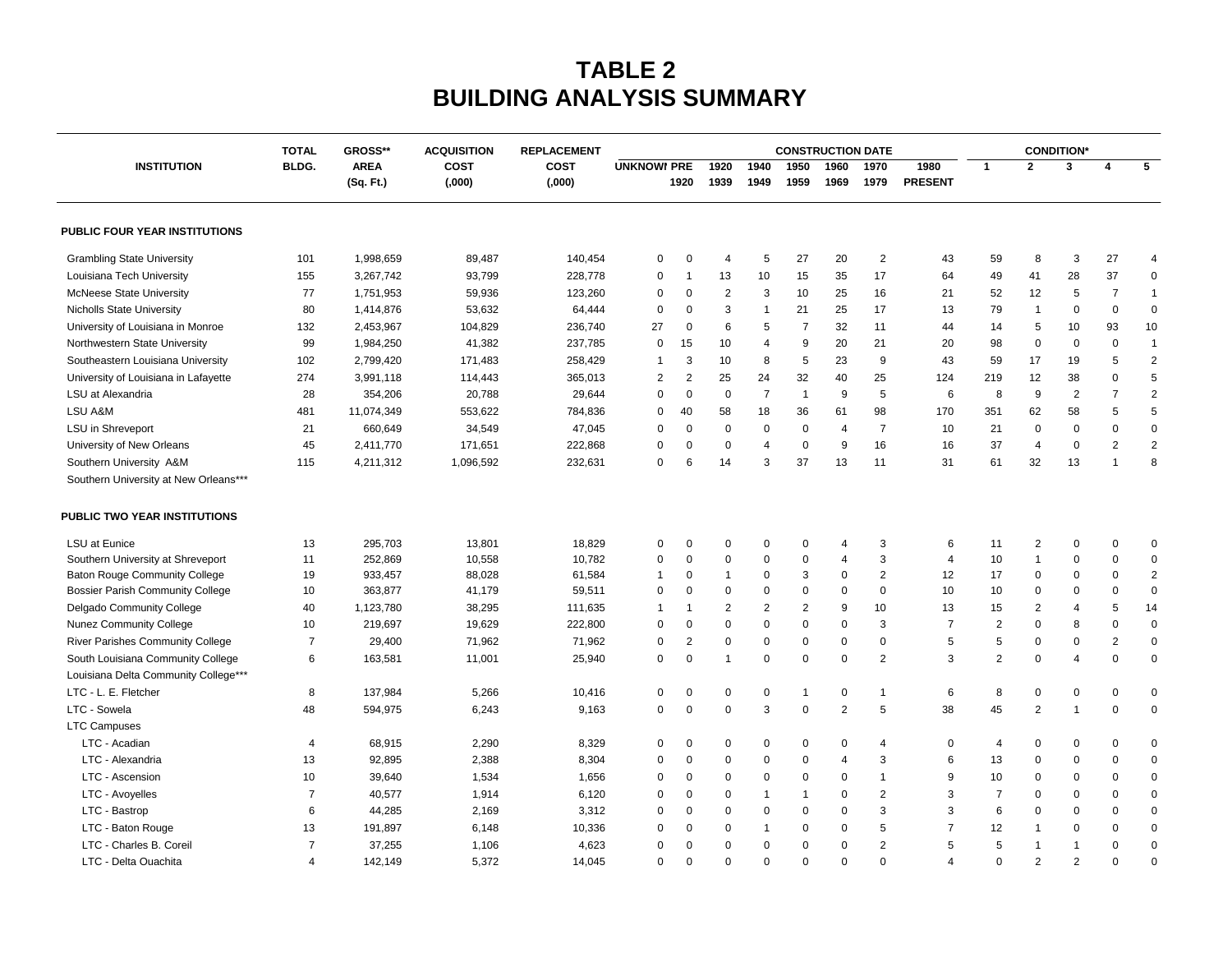## **TABLE 2 BUILDING ANALYSIS SUMMARY**

| <b>INSTITUTION</b>          | <b>TOTAL</b>   | GROSS**     | <b>ACQUISITION</b><br><b>COST</b><br>(0.00) | <b>REPLACEMENT</b><br><b>COST</b> | <b>CONSTRUCTION DATE</b> |             |              |             |                |                         |                |                         |                | <b>CONDITION*</b> |                |                         |                 |  |
|-----------------------------|----------------|-------------|---------------------------------------------|-----------------------------------|--------------------------|-------------|--------------|-------------|----------------|-------------------------|----------------|-------------------------|----------------|-------------------|----------------|-------------------------|-----------------|--|
|                             | BLDG.          | <b>AREA</b> |                                             |                                   | <b>UNKNOWI PRE</b>       |             | 1920         | 1940        | 1950           | 1960                    | 1970           | 1980                    | $\mathbf{1}$   | $\mathbf{2}$      | $\mathbf{3}$   | $\overline{\mathbf{4}}$ | $5\overline{5}$ |  |
|                             |                | (Sq. Ft.)   |                                             | (0.000)                           |                          | 1920        | 1939         | 1949        | 1959           | 1969                    | 1979           | <b>PRESENT</b>          |                |                   |                |                         |                 |  |
| LTC - Evangeline            | $\overline{2}$ | 42,764      | 453                                         | 2,250                             | 0                        | $\mathbf 0$ | $\mathbf 0$  | $\mathbf 0$ | $\pmb{0}$      | $\overline{\mathbf{c}}$ | $\mathbf 0$    | 0                       | $\overline{c}$ | $\mathbf 0$       | $\mathbf 0$    | $\mathbf 0$             | $\pmb{0}$       |  |
| LTC - Florida Parishes      | $\overline{7}$ | 22,126      | 590                                         | 0                                 | $\mathbf 0$              | $\mathbf 0$ | 0            | $\pmb{0}$   | $\mathbf{1}$   | 0                       | $\mathbf{1}$   | 5                       | $\overline{4}$ | $\mathbf 0$       | $\overline{1}$ | $\sqrt{2}$              | $\pmb{0}$       |  |
| LTC - Folkes                | 2              | 22,894      | 1,144                                       | 1,751                             | 0                        | 0           | 0            | $\mathbf 0$ | $\mathbf 0$    | 0                       | $\overline{2}$ | 0                       | $\mathbf 0$    | $\overline{2}$    | 0              | $\mathbf 0$             | $\mathbf 0$     |  |
| LTC - Gulf Area             | 12             | 82,121      | 2,192                                       | 10,263                            | 0                        | $\mathbf 0$ | 0            | $\mathbf 0$ | $\mathbf{1}$   | 0                       | 9              | 2                       | 8              | $\mathbf 1$       | $\mathbf 0$    | 3                       | $\mathbf 0$     |  |
| LTC - Hammond               | $\mathbf{1}$   | 48,882      | 2,123                                       | 3,508                             | $\mathbf 0$              | 0           | 0            | $\pmb{0}$   | $\mathbf 0$    | $\mathbf 0$             | $\mathbf{1}$   | 0                       | $\overline{1}$ | $\mathbf 0$       | $\mathbf 0$    | $\mathbf 0$             | $\pmb{0}$       |  |
| LTC - Huey P. Long          | 6              | 53,060      | 1,144                                       | 1,125                             | 0                        | 0           | $\mathbf{1}$ | $\mathbf 0$ | $\mathbf 0$    | $\mathbf 0$             | 3              | $\overline{2}$          | $\overline{1}$ | 4                 | $\mathbf 0$    | 1                       | $\pmb{0}$       |  |
| LTC - Jefferson             | 3              | 102,629     | 2,755                                       | 4,749                             | $\mathbf 1$              | $\mathbf 0$ | $\mathbf 0$  | $\mathbf 0$ | $\mathbf 0$    | $\mathbf 0$             | 2              | 0                       | 3              | $\mathbf 0$       | $\mathbf 0$    | $\mathbf 0$             | $\pmb{0}$       |  |
| LTC - Jumonville            | 6              | 23,936      | 1,010                                       | 1,238                             | $\mathbf 0$              | $\mathbf 0$ | 0            | $\mathbf 0$ | $\mathbf 0$    | 0                       | 6              | $\mathbf 0$             | 6              | $\mathbf 0$       | $\mathbf 0$    | $\mathbf 0$             | $\mathbf 0$     |  |
| LTC - Lafayette             | 6              | 148,978     | 97,516                                      | 8,626                             | $\mathbf 0$              | $\mathbf 0$ | $\mathbf 0$  | $\mathbf 0$ | $\mathbf 0$    | $\mathbf 0$             | 2              | $\overline{4}$          | 6              | $\mathbf 0$       | $\mathbf 0$    | $\mathbf 0$             | $\mathbf 0$     |  |
| LTC - Lafourche             | $\overline{4}$ | 263,920     | 2,294                                       | 3,224                             | $\mathbf 0$              | $\mathbf 0$ | 0            | $\mathbf 0$ | $\mathbf 0$    | $\mathbf 0$             | $\overline{4}$ | 0                       | $\overline{4}$ | 0                 | $\mathbf 0$    | $\mathbf 0$             | $\pmb{0}$       |  |
| LTC - Lamar Salter          | 3              | 52,856      | 1,720                                       | 3,145                             | $\mathbf 0$              | $\mathbf 0$ | 0            | $\mathbf 0$ | $\mathbf 0$    | 0                       | $\overline{1}$ | $\overline{2}$          | 3              | $\mathbf 0$       | $\mathbf 0$    | $\mathbf 0$             | $\mathbf 0$     |  |
| LTC - Mansfield             | $\overline{2}$ | 20,156      | 740                                         | 1,214                             | $\mathbf 0$              | $\mathbf 0$ | 0            | $\mathbf 0$ | $\mathbf 0$    | $\mathbf 0$             | $\mathbf 0$    | 2                       | $\overline{2}$ | $\mathbf 0$       | $\mathbf 0$    | $\mathbf 0$             | $\mathbf 0$     |  |
| LTC - Morgan Smith          | $\overline{1}$ | 36,024      | 332                                         | 5,217                             | $\mathbf 0$              | $\mathbf 0$ | 0            | $\mathbf 0$ | $\mathbf{1}$   | 0                       | $\mathbf 0$    | 0                       | $\mathbf 0$    | $\mathbf 0$       | $\mathbf{1}$   | $\mathbf 0$             | $\mathbf 0$     |  |
| LTC - Natchitoches          | $\overline{4}$ | 70,207      | 1,945                                       | 6,973                             | $\mathbf 0$              | $\mathbf 0$ | $\mathbf 0$  | $\mathbf 0$ | $\mathbf 0$    | 0                       | 3              | $\overline{1}$          | $\overline{4}$ | 0                 | $\mathbf 0$    | $\mathbf 0$             | $\pmb{0}$       |  |
| LTC - North Central         | 3              | 25,101      | 777                                         | 2,469                             | 0                        | 0           | 0            | $\mathbf 0$ | $\pmb{0}$      | 0                       | $\overline{2}$ | $\mathbf{1}$            | 3              | 0                 | $\mathbf 0$    | $\mathbf 0$             | $\pmb{0}$       |  |
| LTC - Northeast             | $\overline{4}$ | 30,207      | 643                                         | 2,627                             | $\mathbf 0$              | $\mathbf 0$ | 0            | $\mathbf 0$ | $\overline{2}$ | 0                       | $\overline{2}$ | $\mathbf 0$             | $\overline{4}$ | 0                 | $\mathbf 0$    | $\mathbf 0$             | $\mathbf 0$     |  |
| LTC - Northwest             | 5              | 68,864      | 2,032                                       | 61,836                            | $\mathbf 0$              | $\mathbf 0$ | 0            | $\mathbf 0$ | $\mathbf{1}$   | $\overline{1}$          | $\mathbf{1}$   | $\overline{2}$          | 5              | 0                 | $\mathbf 0$    | $\mathbf 0$             | $\pmb{0}$       |  |
| LTC - Oakdale               | 9              | 29,166      | 1,157                                       | 1,333                             | $\mathbf 0$              | $\mathbf 0$ | 0            | $\mathbf 0$ | 0              | 0                       | 5              | $\overline{4}$          | 9              | $\mathbf 0$       | $\mathbf 0$    | $\mathbf 0$             | $\mathbf 0$     |  |
| <b>LTC - River Parishes</b> | 11             | 69,732      | 2,778                                       | 5,159                             | $\mathbf 0$              | $\mathbf 0$ | 0            | $\mathbf 0$ | $\pmb{0}$      | 0                       | 3              | 8                       | 11             | 0                 | $\mathbf 0$    | $\mathbf 0$             | $\mathbf 0$     |  |
| LTC - Ruston                | 8              | 31,248      | 669                                         | 2,448                             | $\mathbf 0$              | 0           | 0            | $\mathbf 0$ | $\overline{2}$ | 0                       | $\overline{4}$ | $\overline{c}$          | $\overline{7}$ | 0                 | $\mathbf 0$    | $\mathbf 0$             | $\mathbf{1}$    |  |
| LTC - West Jefferson        | 5              | 66,592      | $\mathbf 0$                                 | 0                                 | 0                        | $\mathbf 0$ | 0            | $\mathbf 0$ | $\mathbf 0$    | $\mathbf 0$             | $\overline{2}$ | 3                       | 5              | 0                 | $\mathbf 0$    | $\mathbf 0$             | $\pmb{0}$       |  |
| LTC - Westside              | $\overline{4}$ | 30,506      | 487                                         | 1,896                             | $\mathbf 0$              | $\mathbf 0$ | $\mathbf 0$  | $\mathbf 0$ | $\mathbf 0$    | $\overline{1}$          | $\overline{2}$ | $\overline{1}$          | $\mathbf 0$    | $\mathbf 0$       | $\mathbf 0$    | 4                       | $\mathbf 0$     |  |
| LTC - Young Memorial        | 16             | 95,137      | 637                                         | 4,050                             | $\mathbf 0$              | $\mathbf 0$ | 0            | $\mathbf 0$ | $\mathbf{1}$   | 2                       | 3              | 10                      | 14             | $\mathbf 1$       | $\mathbf{1}$   | $\mathbf 0$             | $\mathbf 0$     |  |
| LTC - Sabine Valley         | 3              | 30,424      | 978                                         | 2,153                             | $\mathbf 0$              | 0           | 0            | $\mathbf 0$ | $\pmb{0}$      | $\Omega$                | $\overline{1}$ | $\sqrt{2}$              | 3              | 0                 | $\mathbf 0$    | $\mathbf 0$             | $\pmb{0}$       |  |
| LTC - Shelby Jackson        | $\overline{4}$ | 28,151      | 983                                         | 1,640                             | 0                        | $\mathbf 0$ | 0            | $\mathbf 0$ | $\pmb{0}$      | $\mathbf 0$             | $\overline{2}$ | $\overline{2}$          | $\overline{4}$ | 0                 | $\mathbf 0$    | $\mathbf 0$             | $\pmb{0}$       |  |
| LTC - Shreveport Bossier    | 12             | 204,277     | 3,020                                       | 11,751                            | $\mathbf 0$              | $\mathbf 0$ | $\mathbf 0$  | $\mathbf 0$ | $\mathbf 0$    | 5                       | 3              | $\overline{4}$          | 11             | $\mathbf 0$       | $\mathbf{1}$   | $\mathbf 0$             | $\mathbf 0$     |  |
| LTC - Sidney Collier***     |                |             |                                             |                                   |                          |             |              |             |                |                         |                |                         |                |                   |                |                         |                 |  |
| LTC - Slidell***            |                |             |                                             |                                   |                          |             |              |             |                |                         |                |                         |                |                   |                |                         |                 |  |
| LTC - Sullivan***           | 12             | 100,656     | 1,805                                       | 8,377                             | 0                        | $\pmb{0}$   | $\mathbf 0$  | $\mathbf 0$ | $\mathbf 0$    | 0                       | 8              | $\overline{\mathbf{4}}$ | 11             | $\mathbf 0$       | $\mathbf 0$    | $\pmb{0}$               | $\mathbf{1}$    |  |
| LTC - T. H. Harris          | 14             | 152,616     | 2,935                                       | 8,128                             | $\mathbf 0$              | $\mathbf 0$ | 0            | $\pmb{0}$   | 5              | $\overline{c}$          | 4              | $\mathsf 3$             | 14             | $\mathbf 0$       | $\mathbf 0$    | $\pmb{0}$               | $\pmb{0}$       |  |
| LTC - Tallulah/M. Surles    | 10             | 58,064      | 1,009                                       | 2,974                             | $\mathbf 0$              | $\mathbf 0$ | 0            | $\pmb{0}$   | $\mathbf 0$    | $\mathbf 0$             | $\overline{4}$ | 6                       | $\overline{1}$ | 9                 | $\mathbf 0$    | $\mathbf 0$             | $\pmb{0}$       |  |
| LTC - Teche Area            | 9              | 73,499      | 1,649                                       | 3,629                             | $\mathbf 0$              | $\mathbf 0$ | $\mathbf 0$  | $\mathbf 0$ | $\mathbf 0$    | $\mathbf 0$             | 5              | $\overline{4}$          | 9              | $\mathbf 0$       | $\mathbf 0$    | $\mathbf 0$             | $\mathbf 0$     |  |
| <b>OTHER FACILITIES</b>     |                |             |                                             |                                   |                          |             |              |             |                |                         |                |                         |                |                   |                |                         |                 |  |
| <b>LSU System's Office</b>  | $\overline{2}$ | 34,360      | 2,484                                       | 3,093                             | 0                        | 0           | 0            | $\pmb{0}$   | $\mathbf 0$    | 0                       | $\mathbf{1}$   | $\mathbf{1}$            | $\overline{2}$ | $\mathbf 0$       | 0              | 0                       | $\mathbf 0$     |  |
| <b>LSU Law Center</b>       | $\mathbf{1}$   | 226,911     | 5,189                                       | 16,327                            | 0                        | 0           | 0            | $\pmb{0}$   | $\mathbf 0$    | $\overline{1}$          | $\pmb{0}$      | 0                       | $\overline{1}$ | $\mathbf 0$       | $\mathbf 0$    | $\pmb{0}$               | $\pmb{0}$       |  |